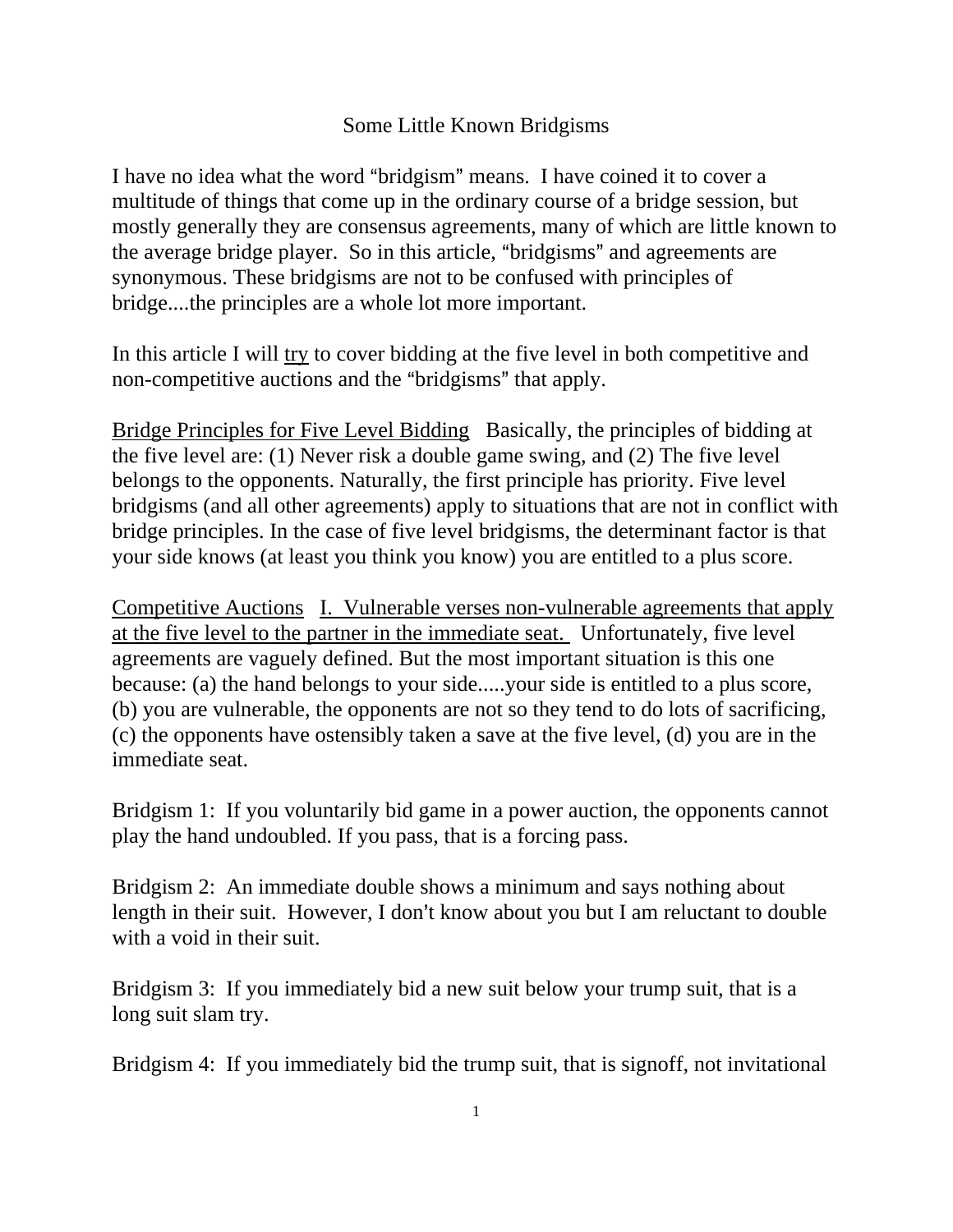to a slam. Your bid shows extra length in your trump suit, presumed shortness in their trump suit, and no desire to bid a slam. If partner has undisclosed values and unusual distribution, he may overrule you and bid on.

Bridgism 5: If you pass, partner doubles, and you pull the double, that always denies two losers in their suit, and it is always a slam try. After you pull the double, partner is encouraged to bid a slam if he likes his hand. The assumption is that if partner had not doubled but had bid on himself, you were going to bid a slam.

A: If you pass, partner doubles, and you pull the double back to your trump suit, that is a general purpose slam try asking partner how well they like their hand based on the auction, etc.

B: If you pass, partner doubles, and you pull the double to a new suit, that is an ambiguous slam try. Since any pass and pull is a slam try, and since you didn't bid a new suit immediately to make a long suit slam try, this is unclear, but it is some sort of slam try.

Bridgism 6: If partner is known to be short in their suit (and he knows that you know that), double by you is a strong suggestion to defend. It shows useless high cards in their suit, and indicates that the rest of your hand is a minimum.

The primary reason for many of these bridgisms (agreements) is to avoid ethical problems. If partner makes a slow double and you pull, the opponents might legitimately complain that you pulled the double because your partner hesitated. But because of the vulnerability and since the pull of the double is always invitational to slam, there should be no ethical problems involved.

Non-Competitive Auctions I. The Meaning Of Constructive Five Level Major Suit Jumps.

Bridgism 1. If there is one unbid suit, the jump asks for a control in that suit.

A. If you have no control in the unbid suit, you are required to pass.

B. If you have first round control in the unbid suit, you are required to cuebid the suit. Partner may now be able to bid a grand slam.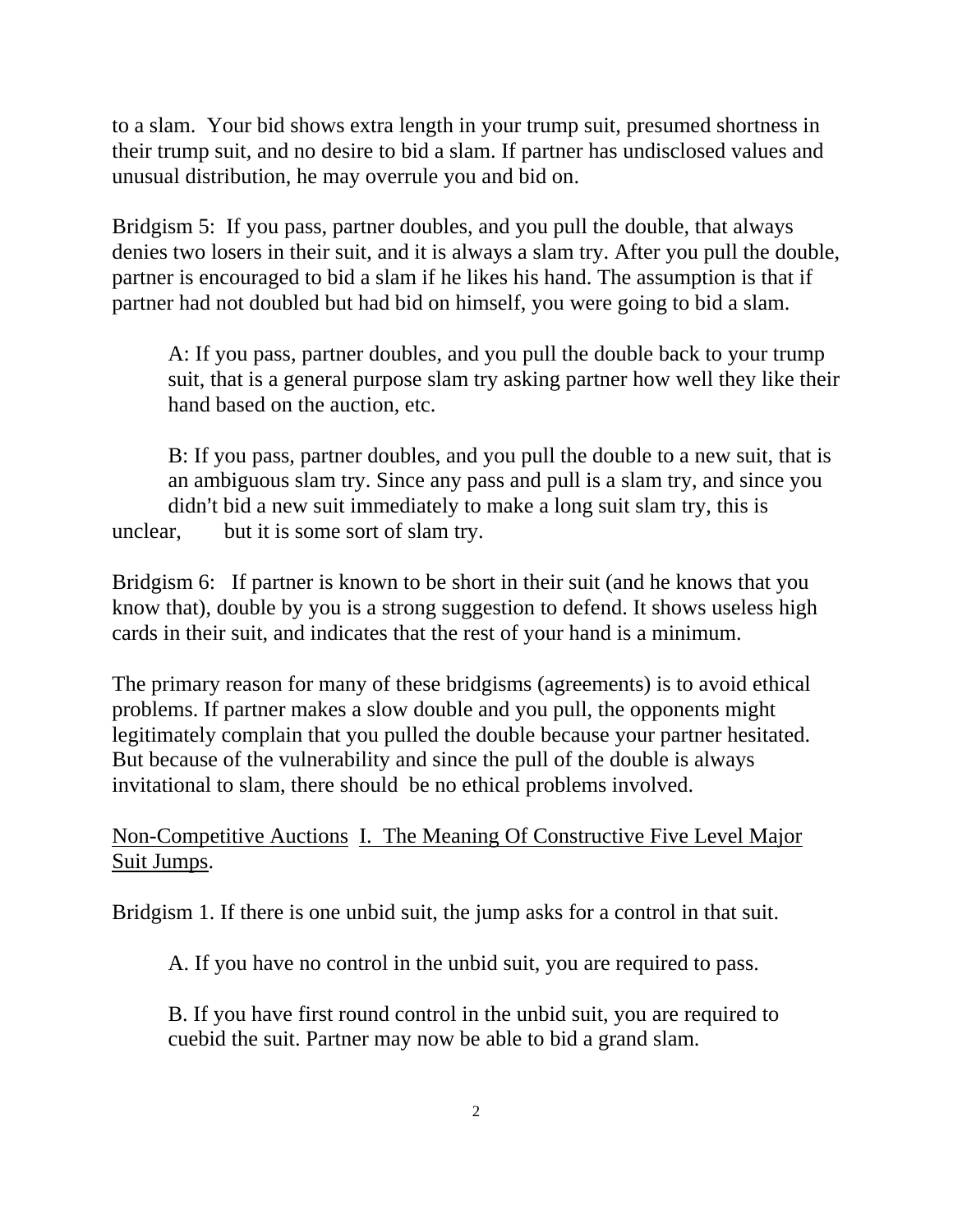C. If you have the king of the unbid suit, you are required to bid 5NT, so that partner may bid 6NT if he desires. Otherwise, the lead may be the queen of the unbid suit through your king, and you lose the first two tricks. Also, the opponents may be able to get a ruff in the unbid suit.

D. If you have a singleton in the unbid suit just bid a slam.

Bridgism 2. If there are two unbid suits, the jump asks you to bid six if there are not two fast losers in the two suits.

A. You need a first round control and a second round control in the two unbid suits to bid slam.

B. With first round control in both unbid suits, you are required to cuebid, to show first round control in both suits. Occasionally, you can forget about cuebidding and just bid a grand slam yourself.

Bridgism 3. If the jump is in response to a preempt, the jump asks about trump quality. Partner will have not have much trump support, but will be solid otherwise.

Bridgism 4. If there are three unbid suits, the jump asks you to make a decision as to how well you like your hand for slam. The criteria you use to determine whether to bid six are aces (controls), trump quality, and the value of your hand based on the auction.

II. The Grand Slam Force (GSF). If you play RKC (Roman Keycard Blackwood), a jump to the GSF (usually 5NT) is necessary only when you have a void. Sometimes the GSF is used without a jump, because it is only after cuebidding beyond 4NT that all the information is known except trump quality.

III. Slam Sequences In Which You Do Not Bid Blackwood or RKC. The reasons you cuebid towards slam rather than just blast into Blackwood or RKC include:

Bridgism 1. To force partner to make the final decision. In some situations partner is better able to make the final decision because:

A. Partner is better able to determine the degree of fit.